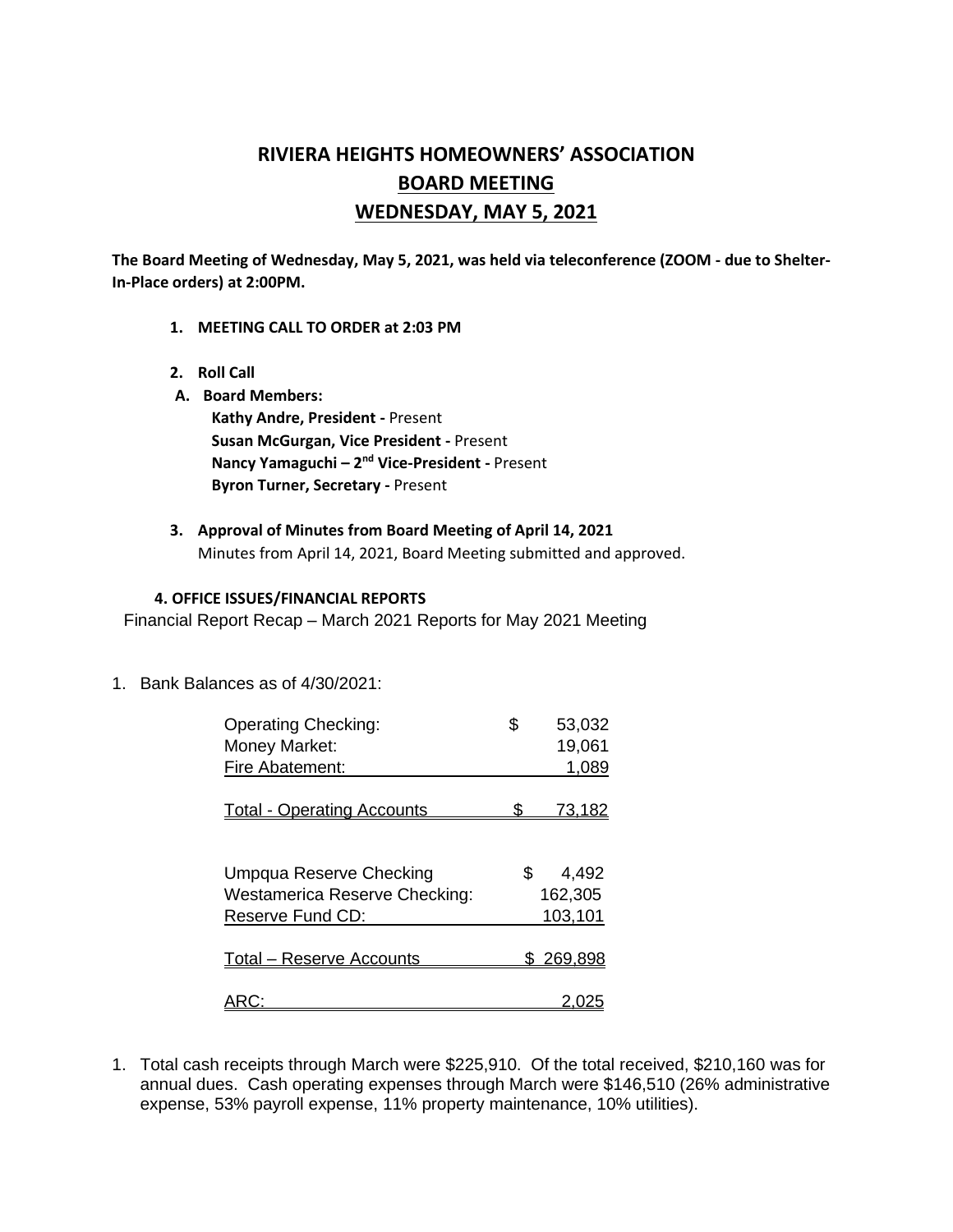- 2. On an accrual basis, total income in March was \$1,000, and expenses for the month were \$14,470. Year-to-date, accrual income was \$221,075 and total expenses were \$140,640 plus a \$27,000 reserve contribution. The remaining \$27,000 reserve contribution will be made in June.
- 3. Two property transfers were posted in March, bringing the total since July to 41.
- 4. The Listos event was held in April. The Association spent just over \$4,000 on the event, which is expected to be reimbursed by North Coast Opportunities per the grant.

## **PRESIDENTS REPORT:**

## **A. CLUB HOUSE – UPDATE**

#### **- Hardscaping of Club House**

Rocks have been delivered by RB Peters to fill in the remaining planter beds around the clubhouse.

## **- Groundskeeping**

Aguilars Yard Maintenance came and did a major clean up of the clubhouse grounds. They cleared out all the dead vegetation around the trees and bushes, weed sprayed, and trimmed up the bushes and trees. They will now be kept to do weekly maintenance around the clubhouse.

## **- Vehicles speeding in Heights**

There was a notice posted on Nextdoor Riviera about the speeding cars in the Heights. We have received many complaints about drivers that are driving way too fast in our community. The CHP was contacted, and they will be bringing their radar trailer in the next couple of weeks to place around Riviera Heights.

## **FIREWISE COMMITTEE - UPDATE:**

# **A. Listos Wildfire Emergency Preparedness Day Event held Sat. 4/24/21**

The Listos event was held on April 24,2021 in the clubhouse parking lot. We had about 75 homeowners drive thru. We will be sending out thank you' s to all of our volunteers. We would also like to thank our supervisors Tina Scott and Jessica Pyska for all their help. Also, a big thank you to Cal Fire, Lake County Sheriff, KFPD, and Gonzalez Brush Buster for participating in this event.

## **B. Riv West & Heights - GRANT UPDATE: -**

## **- Hazard Tree removal along evacuation routes**

The hazardous trees along our evacuation routes have been marked. We have marked over 50 trees and are now waiting for the vendor bids. The bids must be in by May 10, 2021. We will be sending out letters to property owners that have trees marked on their properties asking for their permission to remove these trees.

## **- Fire Fuel Break Maintenance - Konocti Interface Fuel Break**

There are approximately 66 acres of fire breaks on the Konocti Interface. We have awarded the grant to clear these fire breaks to Tony Gonzalez with Gonzalez Brush Busters. He will be bringing about 300 goats somewhere between May  $5<sup>th</sup>$  and May  $8<sup>th</sup>$  to start eating away at our fire breaks.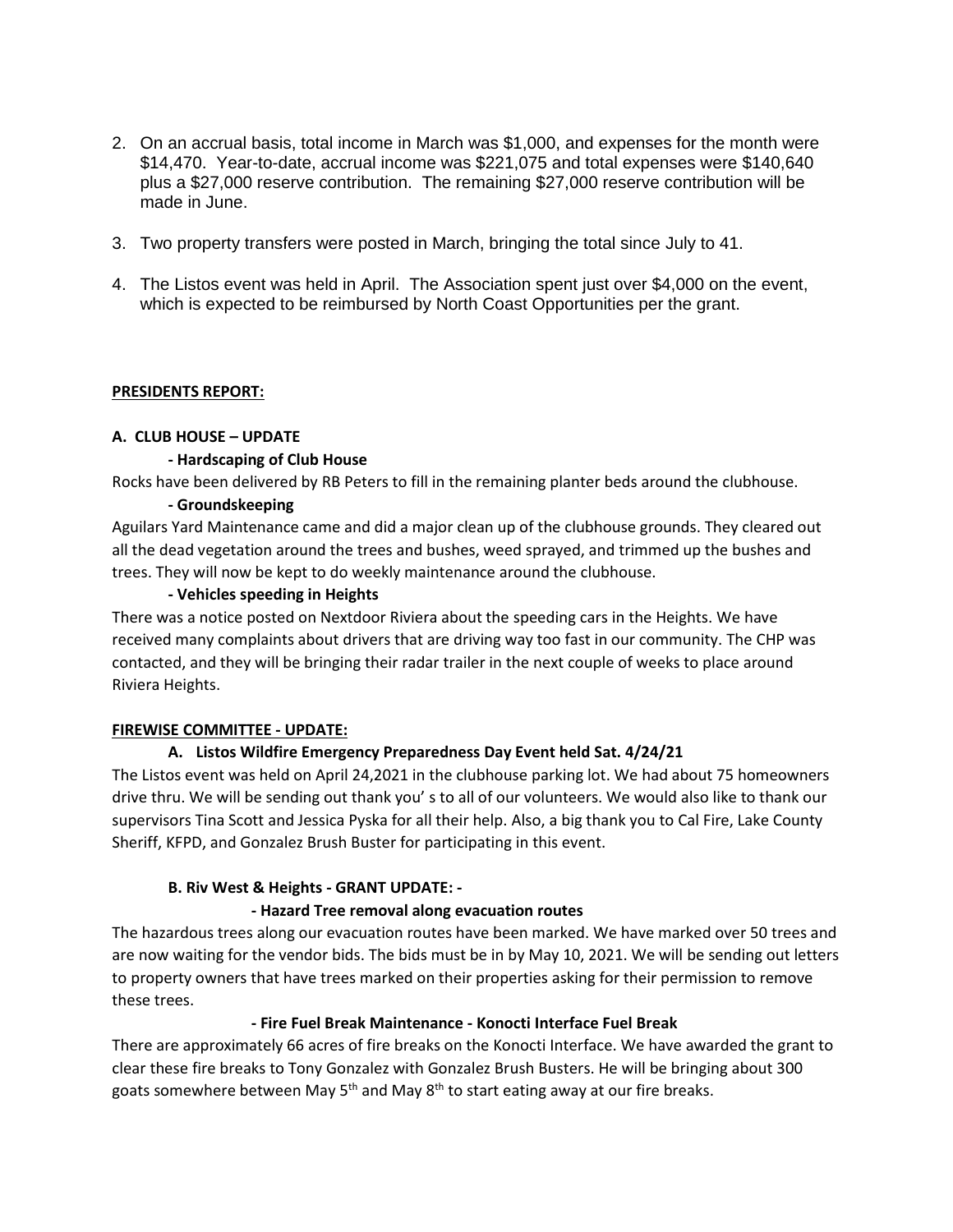## **C.Fire Break RHHA Common Area Property – Westridge Dr.**

Gonzalez Brush Busters will also be used to clear the fire break behind Westridge Dr.

## **D.Benefit Zone Program**

Majestic Landscaping was awarded this project. There was a total of 25 properties in Riviera Heights on the Benefit Zone Program. Of those 25 properties Majestic Landscaping has already completed clearing 10-11 of them. The rest will be completed in soon.

## **E.Annual RHHA Fire Risk Property Inspections**

Marcie, our new Fire Abatement Coordinator, has been following up on the fire abatement inspections. Next week the properties will be re-inspected. After these properties are re-inspected the Board will be voting on assessing fines to the property owners who are still in non-compliance of our Fire Mitigation Policy.

## **F. Chipper Day event – April 14th, 15th & 16th**

The Chipper Day program was a huge success. Timberline did a wonderful job clearing all the brush piles. We had to add 3 extra days to the chipper program due to the amount of property owners that participated. We estimated about 75 property owners to put brush piles out, we ended up having 135 property owners partake in this event. Thank you all!

**G. Fire Station- taskforce update & KFPD/Open Mic Virtual ZOOM meeting 4/29/21**  On April 29, 2021 OpenMic held their first community forum meeting. This meeting included a proposed new tax measure that would help support a new fire station in this area. This proposed tax measure would charge all property owners in the district \$184.00 annually. This would help build and staff a new fire station. Only registered voters of this district are eligible to vote on this measure.

# **C. MARINA COMMITTEE – UPDATE**

# **A. Marina Pier construction & installation - project report**

The 1<sup>st</sup> of the pilings. Have arrived and have been installed. The barge will return in  $6 - 8$  days to start the on-site construction of the pier. The target date to have the pier completed is June 15, 2021.

## **B. Security Cameras & Electrical**

We have contacted Deep Valley Security along with Conover Electric for additional surveillance of the area. We will be adding additional cameras to help protect our new pier.

# **C. Property for sale on both sides of Marina Driveway**

The property that is on both sides of the marina is for sale. The road leading down to the marina is not part of this property.

# **D. SWIMMING POOL – UPDATE**

# **A. Pool inspection by Lake County Health Department**

Before we can open the pool, we have to have an inspection done by the county to obtain our permit. However, currently the county is not scheduling any inspections due to COVID and not knowing if the situation is going to change. We are still hoping to open the pool on the Saturday of Memorial Day weekend.

## **D. Covid-19 Protocols for 2021 pool season**

As of now, the pool is still using the same protocols as last year. There is still a 12-person maximum occupancy at all times. June 15, 2021, the restrictions are scheduled to be lifted, if this happens, we will be able to go back to the 50-person maximum occupancy.